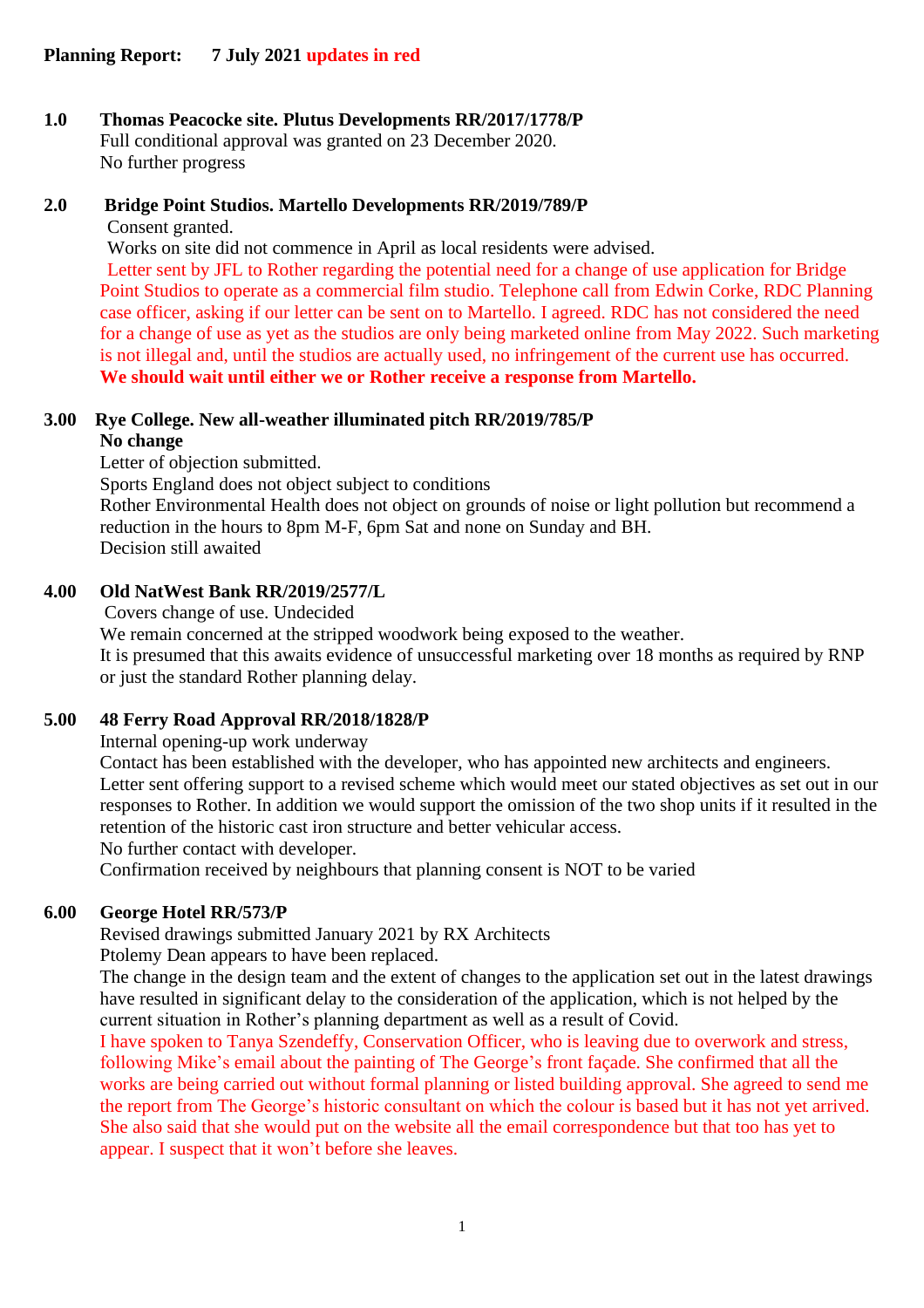In the end what The George has done is likely to be consented on the basis that any damage to the listed fabric is not sufficiently significant to overcome the social and economic advantages of The George to Rye.

## **7.00 Land adjacent The Globe Military Road RR/2020/493/P**

Resubmission of revised scheme following refusal. No objection subject to neighbours but would prefer simpler workshop approach rather than domestic. ESCC Highways did not object to previous scheme on grounds of access or loss of parking.

#### **8.00 Flood Works East Bank Rother RR/2020/1572/P**

Wall to protect King's Avenue housing and relocation of flood bank opposite Fish Quay. Discussions are on going between EA and Natural England on Habitat Assessment.

## **9.00 Mill Lane/Ferry Road RR/2019/840/P Mill Lane/Ferry Road Outline: Development of 6 dwellings** Appeal against refusal lodged.

#### **10.0 No 86 High Street RR/2021/140/P**

Our concerns as to the necessary ventilation for the bakery have been addressed by the following note attached to the consent.

'Planning permission and listed building consent is required for the installation of any ventilation or ducting system at the premises that may be required in relation to the use as a bakery/café.'

## **11.0 Tide View, New England Lane RR/2020/2532/P**

Application revised to conform with the slope stability report.

## **12.0 Bethel Chapel, Military Road RR/2021/324/P**

Application refused because there is insufficient evidence that it had been marketed as a 'community use' for 18 months as required by the RNP or that it could not be used for a viable 'community use'. **This will of course also apply to the Methodist Church in Church Square.**

#### **13.0 Peer review of Rother Planning Department**

In February RDC commissioned a peer review of the service provided by the Planning Department which has reported, as confirmed in the RDC cabinet minutes. I was interested to find out what if any changes were likely to result so wrote to the Chairman of the RDC Planning Committee, copied to the RDC Chief Exec and Tim Hickling. I have now been invited to talk to the Chief Exec, Malcolm Johnston, on 21 July by Zoom which is encouraging. I will put together a few points when I come back from Manchester and send it round for you to add anything you would like to raise.

## **14.0 Future Housing in Rye**

The recent article in Rye News stated that RDC had identified eight sites in Rye for housing, potentially to be designated in the Housing and Economic Land Availability Assessment (HELAA). These are sites capable of providing five or more dwellings. Six sites are identified in the RNP H3-H8 and another must be Cyprus Place particularly as Rother wishes to develop it. Another could be the 40-house site in Rye Harbour but, if it's not, there's clearly one other site being considered, location currently unknown. **Rother is under great pressure to allocate suitable sites to meet the central government revised and up-lifted housing requirement**.

One thing to bear in in mind is that the housing allocation in the RNP is in excess of that required within the current Rother Local Plan. The current figure, allowing for the actual consented number on the Thomas Peacocke site plus 10 dwellings on Cyprus Place is 182 which is well in excess of the 67-112 required under the 2014 Core Strategy. There is also in my opinion scope for increasing the number on